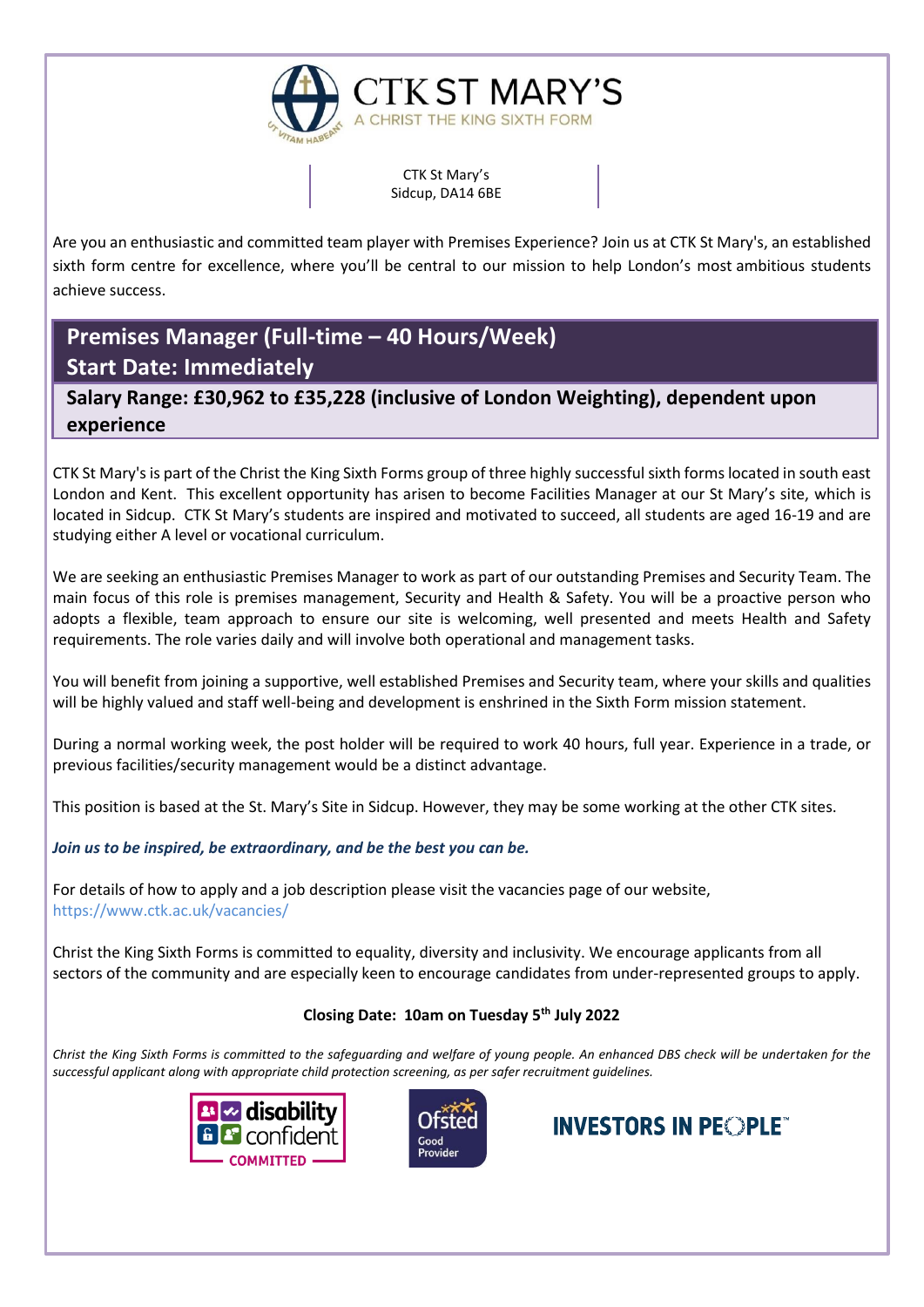

### **Job Description and Person Specification**

| <b>Job Title:</b>        | <b>Premises Manager</b>                                                                                                                                                                                                                                   |
|--------------------------|-----------------------------------------------------------------------------------------------------------------------------------------------------------------------------------------------------------------------------------------------------------|
| <b>Responsible to:</b>   | Director of Facilities                                                                                                                                                                                                                                    |
| <b>Core Job Purpose:</b> | To ensure the site management of Premises and Security, so the site is<br>safe, secure, clean and welcoming to all stakeholders.<br>The role also deputises for the Director of Facilities in his/her absence<br>and includes some cross site management. |

As a member of the Facilities Team, this role reports to the Director of Facilities. The main activities and responsibilities are:

#### **Site Specific**

- 1.1 Take responsibility for the high standard and of maintenance and upkeep of the site
- 1.2 Ensure the site remains well maintained through preventative and reactive maintenance
- 1.3 To ensure that all regulatory and statutory elements of health and safety are implemented and potential risks and hazards are identified and actioned; to take an active role on the Sixth Form Health and Safety Committee
- 1.4 To be responsible for the security arrangements of the Sixth form including ensuring that staff are fully trained, and the service is reviewed regularly
- 1.5 To liaise with contractors and ensure work is of a high standard and safety procedures are adhered to, such as site building redevelopment, repairs and modernisation
- 1.6 To oversee the effective and speedy implementation of help desk and other requests to ensure the site is maintained to a high standard
- 1.7 To plan, monitor and implement regular safety checks including equipment testing and service checks
- 1.8 To have an overview and monitor site meter reading meetings to ensure best value for money
- 1.9 Carry out opening and closing duties on the site as required, and manage in liaison with the Director of facilities issues as arises as they may arrive on the site
- 1.10 Carry out duties on the site in relation to cleaning, porterage and administration to ensure the site is maintained to a high standard
- 1.11 Manage and undertake regular patrols around the Sixth Form to ensure the safety and well-being of staff and students; accessing control and CCTV as requested and managing conflict as required
- 1.12 Build professional relationships with all stakeholders including staff, students and visitors; ensuring students are nurtured and supported to succeed; assisting students with on-time arrival to class and to assigned locations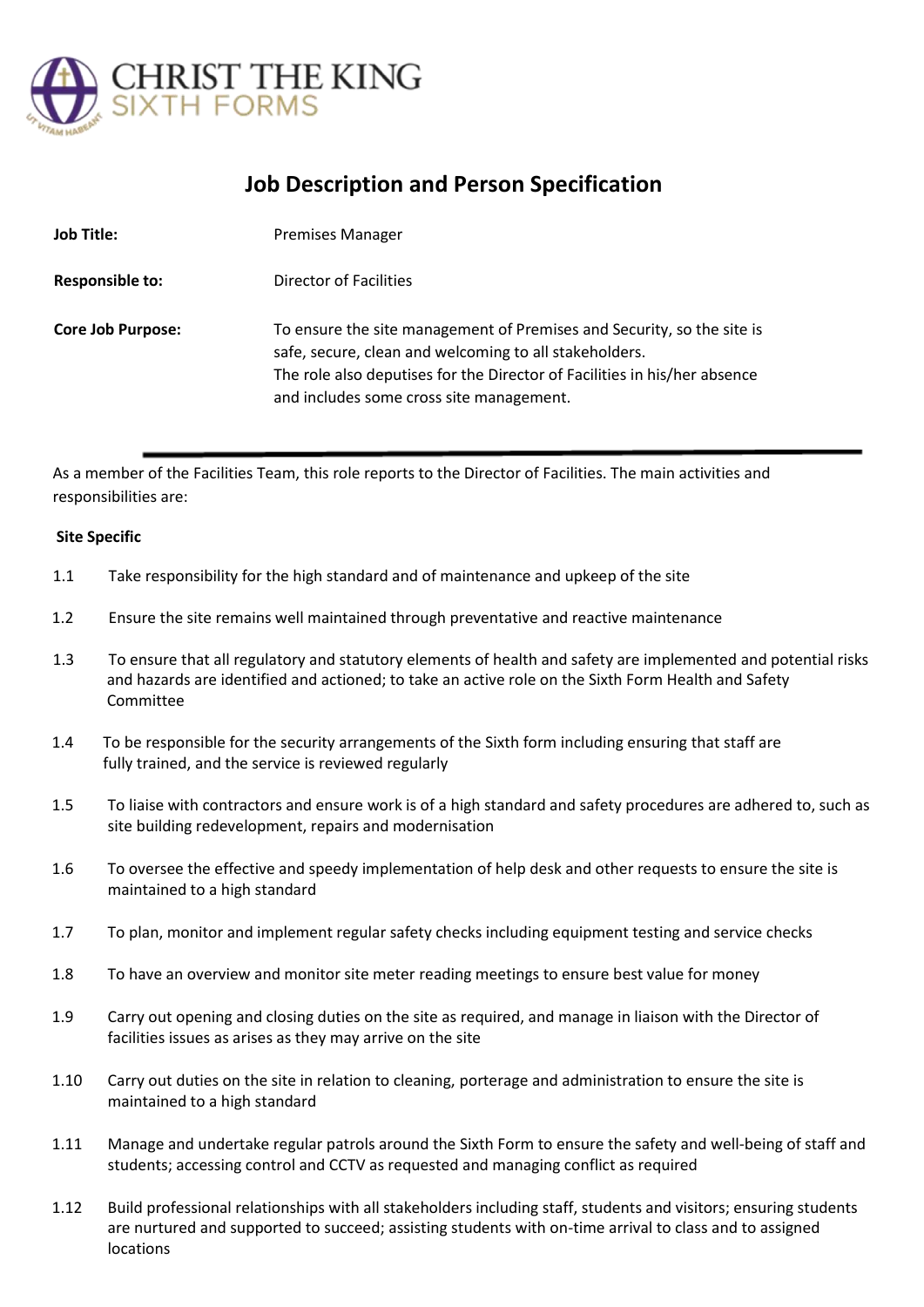- 1.13 Manage emergency procedures on site, ensuring actions are taken in a calm and swift manner
- 1.14 A requirement to undertake some evening/weekend openings for the site
- 1.15 Supervise the Premises, Security and Catering staff
- 1.16 Take part in professional development activities including appraisal
- 1.17 Promote equal opportunities for students and staff
- 1.18 Undertake other tasks as required by the Deputy Principal or Executive Principal after due consultation.

#### **Cross Site**

As Deputy, you will have a number of cross site roles, including:

- 1.1 Helpdesk Ticket Management: Oversee and manage the Sixth Form helpdesk process ensuring that requests are swiftly actioned by site maintenance teams
- 1.2 Purchase Order Management: To be responsible for the ordering ensuring cost effective procurement in line with the Sixth Forms policies and procedures
- 1.3 Assisting in the maintenance/service of cross site resources such as vehicles
- 1.4 Maintaining and monitoring the Facilities contract register ensuring it is up to date informing the Director of Facilities of contractual periods
- 1.5 Maintain a clear system of Sixth Forms archived documents ensuring they are kept organised and secure
- 1.6 Deputising for the Director of Facilities as required.

This job description may not necessarily be a comprehensive description of the post. It may be reviewed and subject to modification or amendment at any time after consultation with the post holder.

### **2 Person Specification/Selection Criteria**

The post-holder will be expected to be able to demonstrate the following attributes:

- 2.1 An understanding of, and support for, the Catholic ethos of the Sixth Form
- 2.2 The ability to work effectively in a team and with a range of people as well as being able to work independently within agreed timescales
- 2.3 Strong organisational and time management skills, with the ability to prioritise tasks
- 2.4 Flexibility and the ability to work calmly, under pressure and to have a good sense of humour
- 2.5 To hold a current UK Driving licence
- 2.6 Ability to communicate effectively with all stakeholders